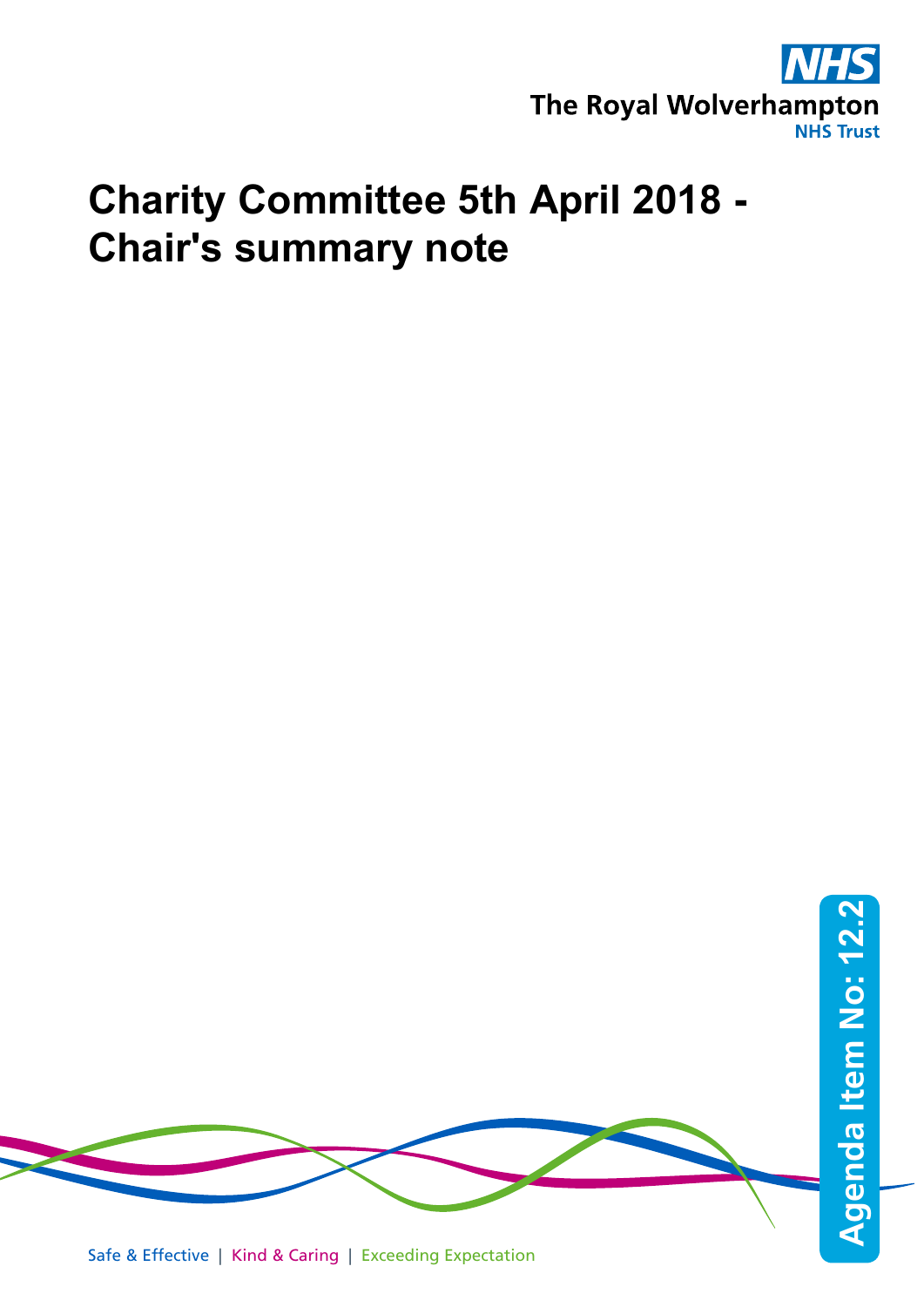**NHS** The Royal Wolverhampton

| <b>Trust Board Report</b>                                      |                                                                                                                                                                                                                                                                                                                                                                                                    |  |  |  |  |  |
|----------------------------------------------------------------|----------------------------------------------------------------------------------------------------------------------------------------------------------------------------------------------------------------------------------------------------------------------------------------------------------------------------------------------------------------------------------------------------|--|--|--|--|--|
| <b>Meeting Date:</b>                                           | Monday 4 <sup>th</sup> June 2018                                                                                                                                                                                                                                                                                                                                                                   |  |  |  |  |  |
| Title:                                                         | Charity Committee 5 <sup>th</sup> April 2018 - Chair's summary note                                                                                                                                                                                                                                                                                                                                |  |  |  |  |  |
| <b>Executive</b><br>Summary:                                   | This report sets out the matters which the Charitable Funds Committee<br>discussed at its December meeting, in order to provide information and<br>assurance to the Trust Board.                                                                                                                                                                                                                   |  |  |  |  |  |
| <b>Action</b><br><b>Requested:</b>                             | Receive and note the report.                                                                                                                                                                                                                                                                                                                                                                       |  |  |  |  |  |
| For the attention<br>of the Board                              |                                                                                                                                                                                                                                                                                                                                                                                                    |  |  |  |  |  |
| <b>Assure</b>                                                  | To receive assurance that the committee is exercising its functions<br>appropriately.                                                                                                                                                                                                                                                                                                              |  |  |  |  |  |
| <b>Author + Contact</b><br>Details:                            | Sue Rawlings<br>Sue.rawlings1@nhs.net                                                                                                                                                                                                                                                                                                                                                              |  |  |  |  |  |
| <b>Links to Trust</b><br><b>Strategic</b><br><b>Objectives</b> | 1. Create a culture of compassion, safety and quality<br>2. To have an effective and well integrated local health and care system that<br>operates efficiently<br>3. Maintain financial health – Appropriate investment to patient services                                                                                                                                                        |  |  |  |  |  |
| <b>Resource</b><br><b>Implications:</b>                        | None                                                                                                                                                                                                                                                                                                                                                                                               |  |  |  |  |  |
| <b>CQC Domains</b>                                             | <b>Effective:</b> care, treatment and support achieves good outcomes, helping<br>people maintain quality of life and is based on the best available evidence.<br>Caring: staff involve and treat everyone with compassion, kindness, dignity<br>and respect.<br><b>Responsive:</b> services are organised so that they meet people's needs.                                                        |  |  |  |  |  |
| <b>Equality and</b><br><b>Diversity Impact</b>                 | Not applicable                                                                                                                                                                                                                                                                                                                                                                                     |  |  |  |  |  |
| <b>Risks: BAF/TRR</b>                                          | None                                                                                                                                                                                                                                                                                                                                                                                               |  |  |  |  |  |
| <b>Risk: Appetite</b>                                          | Low Risk                                                                                                                                                                                                                                                                                                                                                                                           |  |  |  |  |  |
| <b>Public or Private:</b>                                      | <b>Public Board</b>                                                                                                                                                                                                                                                                                                                                                                                |  |  |  |  |  |
| <b>Other formal</b><br>bodies involved:                        | None                                                                                                                                                                                                                                                                                                                                                                                               |  |  |  |  |  |
| <b>References</b>                                              |                                                                                                                                                                                                                                                                                                                                                                                                    |  |  |  |  |  |
| <b>NHS</b><br><b>Constitution:</b>                             | In determining this matter, the Board should have regard to the Core<br>principles contained in the Constitution of:<br>Equality of treatment and access to services<br>$\bullet$<br>High standards of excellence and professionalism<br>$\bullet$<br>Service user preferences<br>$\bullet$<br>Cross community working<br><b>Best Value</b><br>Accountability through local influence and scrutiny |  |  |  |  |  |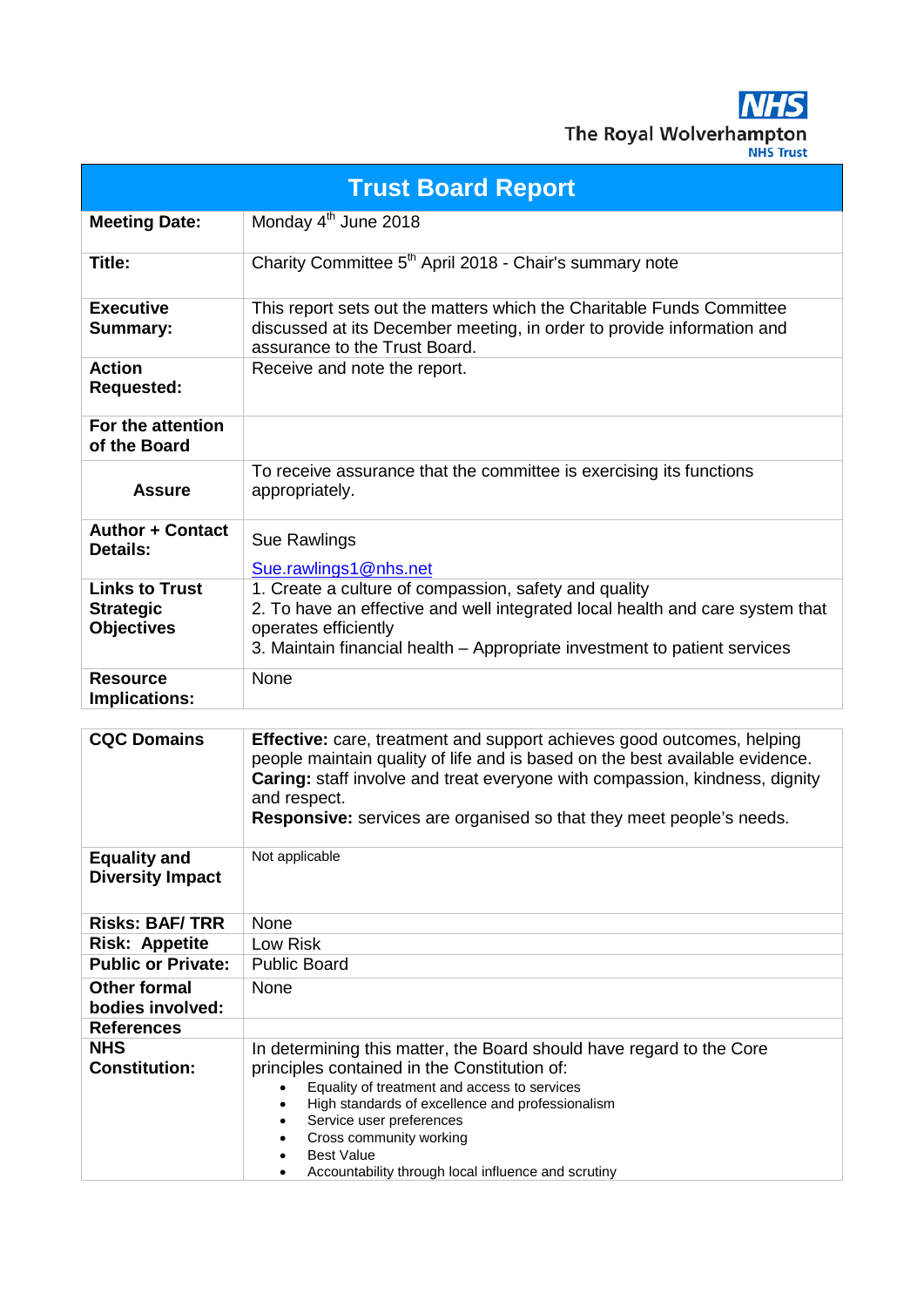## **OVERVIEW REPORT TO BOARD**

| The key headlines/issues and levels of assurance are set out below, and are graded as |                                                                                                             |  |  |  |  |  |
|---------------------------------------------------------------------------------------|-------------------------------------------------------------------------------------------------------------|--|--|--|--|--|
| follows:                                                                              |                                                                                                             |  |  |  |  |  |
| <b>Assurance level*</b>                                                               | Colour to use in 'Assurance level*' column below                                                            |  |  |  |  |  |
| Assured                                                                               | Green – there are no gaps in assurance                                                                      |  |  |  |  |  |
| Partially assured                                                                     | Amber - there are gaps in assurance but we are assured                                                      |  |  |  |  |  |
|                                                                                       | appropriate action plans are in place to address these                                                      |  |  |  |  |  |
| Not assured                                                                           | Red - there are significant gaps in assurance and we are not                                                |  |  |  |  |  |
|                                                                                       | assured as to the adequacy of current action plans                                                          |  |  |  |  |  |
|                                                                                       | If red, commentary is needed in "Next Actions" to indicate what will move the matter to<br>"full assurance" |  |  |  |  |  |

| <b>Key issue</b>                                   | <b>Assurance</b><br>level* | <b>Committee update</b>                                                                                                                                                                                                                                                                                                                                                                                             | <b>Next</b><br>action(s)              | <b>Timescale</b> |
|----------------------------------------------------|----------------------------|---------------------------------------------------------------------------------------------------------------------------------------------------------------------------------------------------------------------------------------------------------------------------------------------------------------------------------------------------------------------------------------------------------------------|---------------------------------------|------------------|
| Received Business<br>Cases for approval            |                            | Urology<br>Department<br>Replacement Trus Machine -<br>£34,872<br>Reconfiguration<br>of<br>Renal<br>Home Therapies - £25,000<br>Eye Infirmary - Ngenuity 3D<br>Visualisation<br>System<br>£55,000<br>Bladder Scanner - £8,190<br>RWT Singers - £7,406<br>Cardiac<br>Research Post<br>£15,503<br>Cardiac Ultrasound Machine -<br>£21,889<br>Also received spending plans<br>for 4 of the top 5 funds for<br>2018/19. | Review<br>expenditure<br>and delivery | Ongoing          |
| <b>Update on Finance</b><br>Position               |                            | A paper was presented<br>showing the Administrative<br>recharge to the Charity for the<br>$2018/19$ year $-$ this totalled<br>some £80,271<br>As at $31/12/17 -$ closing fund<br>balances £2,619k<br>Income YTD £484k<br>Expenditure YTD £334k                                                                                                                                                                      | Review                                | Ongoing          |
| Investment<br><b>Managers Report</b>               |                            | As at 31 <sup>st</sup> December 2017<br>Short term investments:<br>£1,266,550<br>Long term investments:<br>£1,265,533                                                                                                                                                                                                                                                                                               | Review                                | Ongoing          |
| <b>Fundraising Co-</b><br><b>Ordinators Report</b> |                            | Included updates on:<br>Harlequin system                                                                                                                                                                                                                                                                                                                                                                            |                                       |                  |